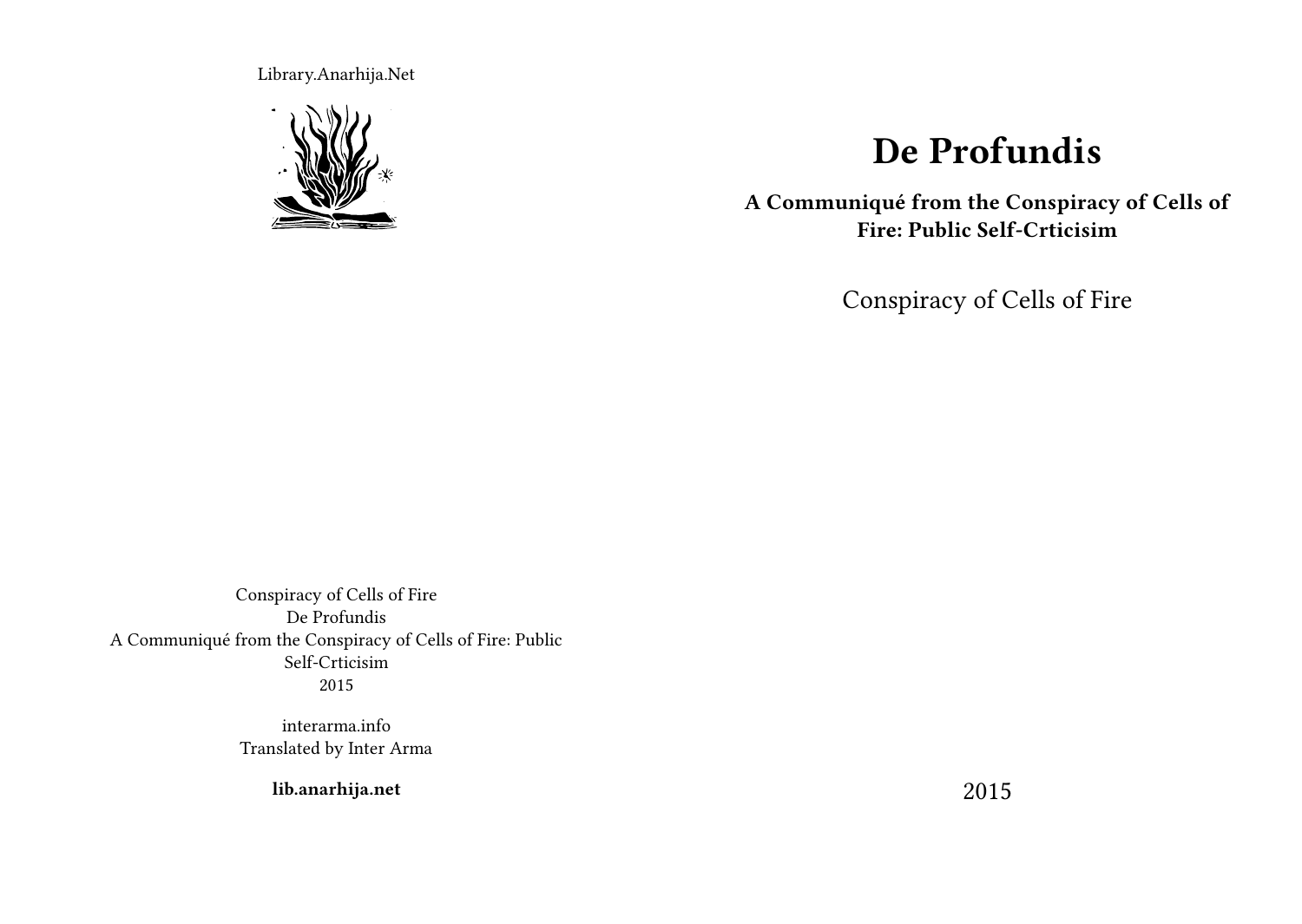# **Contents**

| I. Once a snitchalways a traitor $\ldots \ldots \ldots$ | 3  |
|---------------------------------------------------------|----|
| II. From the weapons of criticism to self-criticism     | 5  |
| III. Breaking the encryption                            | 5  |
| IV. The "dismissal", Nechayev and the mail              | 9  |
|                                                         | 10 |
| VI. The leading team of Conspiracy of Cells of Fire.    | 10 |
| VII. Relations with common criminals 11                 |    |
|                                                         |    |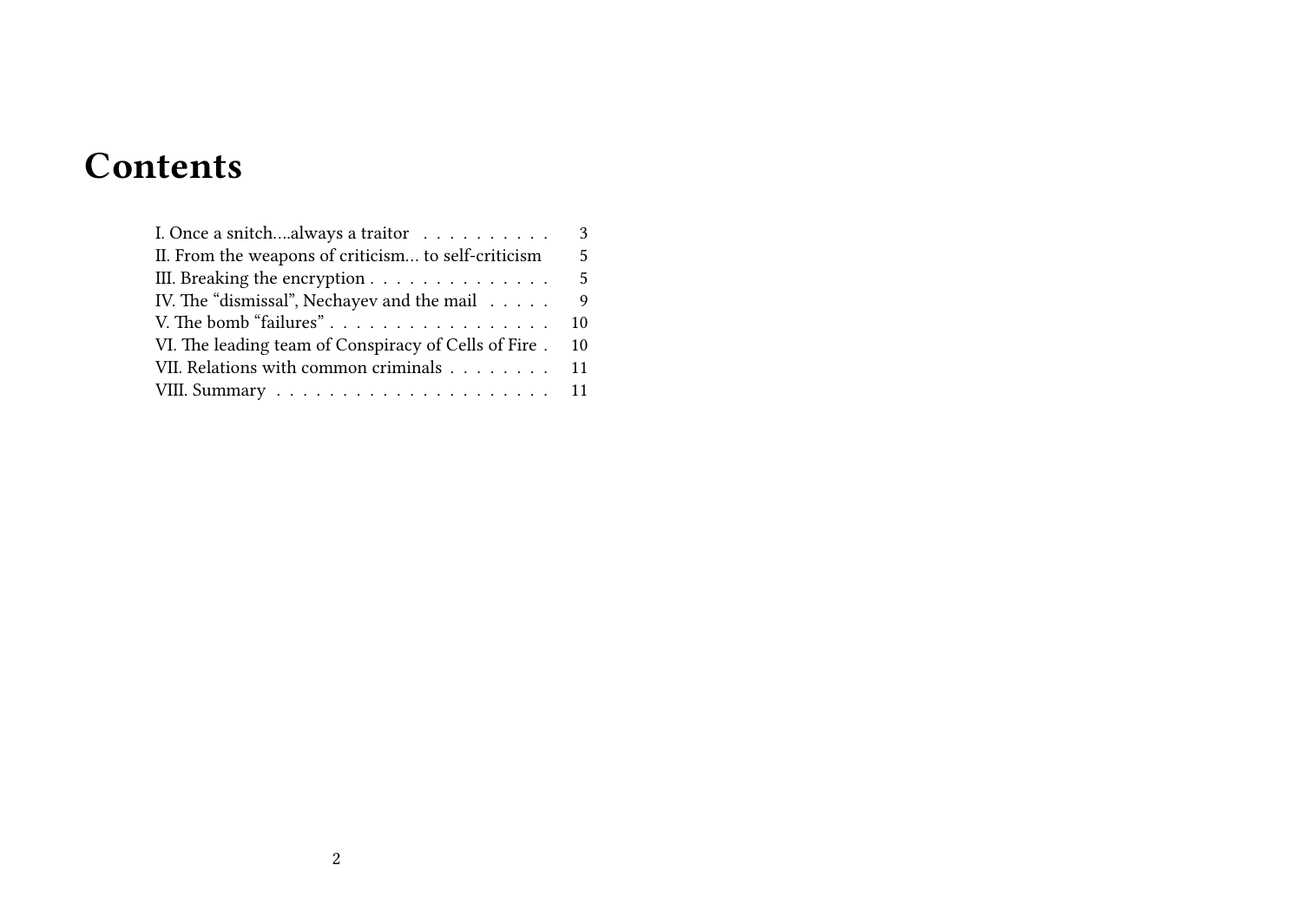We had no intention of contributing to the continuing of the public downfall and inner cannibalism that broadened with skillful architecturing by the police, journalists and the miserable interview given by Xsiros<sup>1</sup> . **But misery reigns…**

#### **I. Once a snitch….always a traitor**

What is more infuriating than the snitch of 17th November<sup>2</sup> talking about morality… He who, in his preliminary statements in 2002 (they are published on internet) was whining and begging the cops to go easy on him, as a return for his cooperation with persecution authorities.

**What is more challenging** than the snitch being presented as the critic of the "movement". He who, until this day, hasn't even apologized to his former comrades for the life-long sentences he "offered" them with his unbiased confessions to the counter-terrorism agency (without them even so much as slapping him).

**What is more contradictory** than the ridiculous aspiring petty leader asking for the collective procedures and diversity to be respected. In his raving where he was impersonating the reincarnation of Karaiskakis<sup>3</sup>, he was exhibiting an authority complex that

<sup>1</sup> Xiros has given an interview to Makis Triantafilopoulos (a very well known journalist scum with deep connections in the political parties, state agencies, local capitalists and the fascists of Golden Dawn) and his site Zougla.

<sup>&</sup>lt;sup>2</sup> 17th of November was a Marxist-Leninist urban guerrilla group that was active from 1975 until 2002 in Greece. The comrades of CCF refer to the incidents that followed the group's crack down by the authorities in 2002, when a bomb exploded in the hands of a member of the group. Xiros was a member of this group.>

 $3$  This is an ironic reference to a video-recorded speech to the people, published by Xiros after his escape from prison. Georgios Karaiskakis was one of the captains during the Greek revolution against the Turkish occupation in 1821 and he is a national and popular hero. His picture along with other similar historical characters were placed behind Xiros during his speech in the video.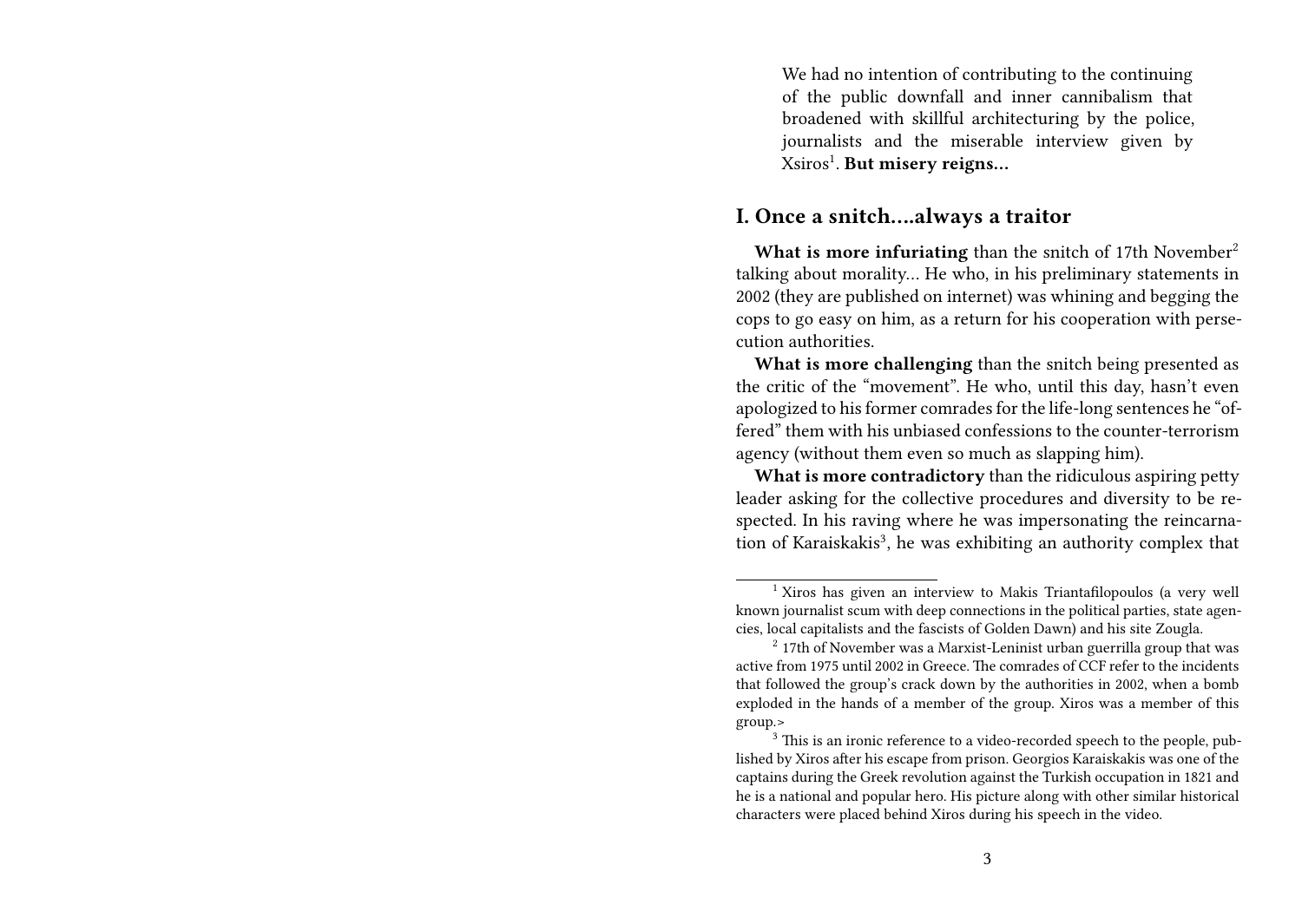was testing the nerves of the comrades, who were putting up with him and helping him to escape for an entire year, with huge patience and by risking their life and freedom from the cops.

**What was more boxing** than us constantly delaying our total rupture with him, which would free us from his mental stench. Unable to support even himself, with his expulsion from our circles, it would have been a matter of hours before he was caught by the police and based on his snitching history, there was the danger of snitching the escape plan we had organized and which he was constantly sabotaging. Besides, it wouldn't have been his first time snitching…

**What was more WRONG** than our own contradiction. While at first we supported him with all our power considering him our comrade, we have in fact written "once a guerrilla, always a guerrilla", forgetting though that there is also **"once a snitch, always a traitor"**.

He betrayed our trust, our friendship, our comradeship and the solidarity we offered him, against a reality which, as the months were passing, revealed that he was a disgusting person, a loathsome subhuman addicted to lies.

Him ending up being chased from all the prisoners, from all prison wings $4$  and being under the protection of the prison agency, is to be expected. Not because, as media say, the prisoners think that he is responsible for the creation of maximum security prisons (type C), because he violated his prison leave<sup>5</sup>. If this was right, then there shouldn't be clashes with the police during demonstrations because they cause repression and the urban guerrilla should stand down because counter-terrorism bills are being proposed.

Xiros is being chased by everyone for the emetic dirt he dared to utter against us inside prison and for the stigma of the snitch

**Gerasimos Tsakalos Giorgos Polydoros Panagiotis Argyrou Damianos Bolano Theofilos Mavropoulos**

*Translator's notes:*

<sup>4</sup> Xiros has been attacked four times by other inmates so far.

<sup>5</sup> After Xiros violated his prison leave, the media went mad. As a response to this hysteria, the former government proposed the bill about maximum security prisons (type C).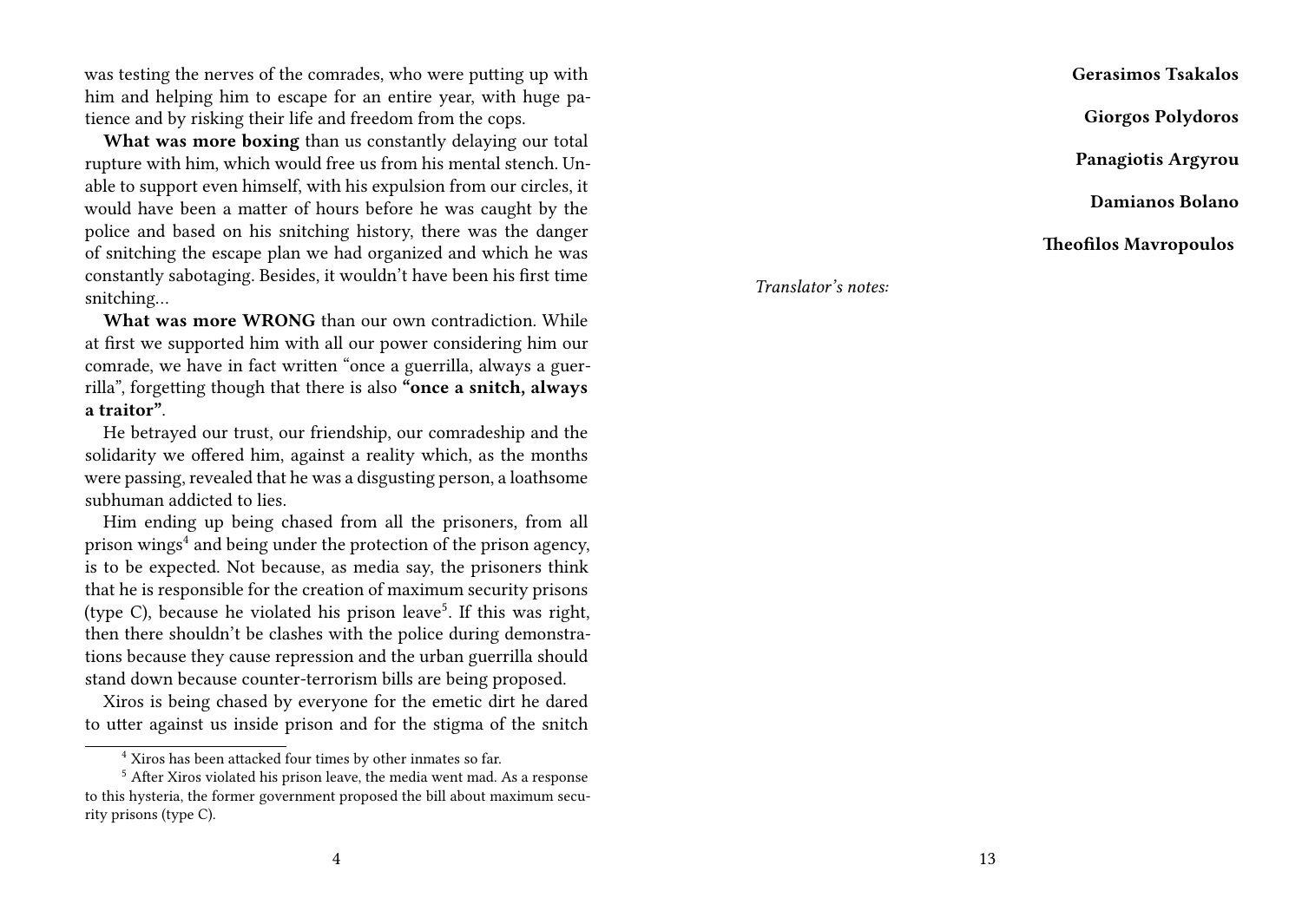*And if we fall, we will stand up again, if we lost, we'll fight again, if we found ourselves locked, we'll find the key.*

*That's who we are and these are our mistakes. What we have said still stands…*

*Through our ashes we light the fire again, a sign for our chased and wanted ones…*

*Let's go again until the end. Because our day will come…*

#### **SUPPORT TO THE IMPRISONED PEOPLE ACCUSED OF THE CONSPIRACY OF CELLS OF FIRE'S ESCAPE CASE, WITHOUT HAVING ANYTHING TO DO WITH IT**

**SOLIDARITY – STRENGTH – COMPLICITY WITH THE WANTED ANARCHIST COMRADE AGELIKI SPY-ROPOULOU**

**NOTHING IS OVER, EVERYTHING CONTINUES**

**LET'S CREATE 10, 100, 1000 FAI – IRF CELLS**

#### **FOR THE DIFFUSION OF BLACK ANARCHY AND A LIFE IN DANGER**

**Conspiracy of Cells of Fire – Imprisoned members' cell**

**Olga Ekonomidou**

**Michalis Nikolopoulos**

**Giorgos Nikolopoulos**

**Haris Hatzimihelakis**

**Christos Tsakalos**

that he will carry for ever. He and the likes of him, ridiculed urban guerrilla and smeared a big part of it, turning it into a history of snitching and betrayal.

At least we, with our "mafia-like practices" never betrayed our ideas and our comrades. But even those who were arrested and accused of being members of our group without having anything to do with it, no matter if we don't consider some of them comrades or if we even consider some of them our personal enemies, the only thing sure is that there wasn't a snitch or a traitor among them.

# **II. From the weapons of criticism… to self-criticism**

The following text is our own inner mirror. Distorted and quite blurry after its pubic procession in the altar of the media, it remains a part of us and we will not pretend that we don't recognize it. Loving responsibility means not being afraid of being exposed, not to sell out yourself for the sake of an unwrinkled "good" public image. **So, let all idols be torn down and first of all our own.**

# **III. Breaking the encryption**

We never loved the powerful ones. Our conscience and our heart always chose the side of the hunted, the persecuted, the wanted. When one decides to leave prison by violating his prison leave our help and support are granted. Who can say to someone to return back to prison? Who will refuse to wholeheartedly lend a hand to someone who violates his five-day controlled freedom in order to go underground? We surely won't. But life is not revolutionary poetic verses nor theories for all uses. **Life is the choices that have a past, a present and a future. Life is the actions which, in order to have perspectives, should also have memory.**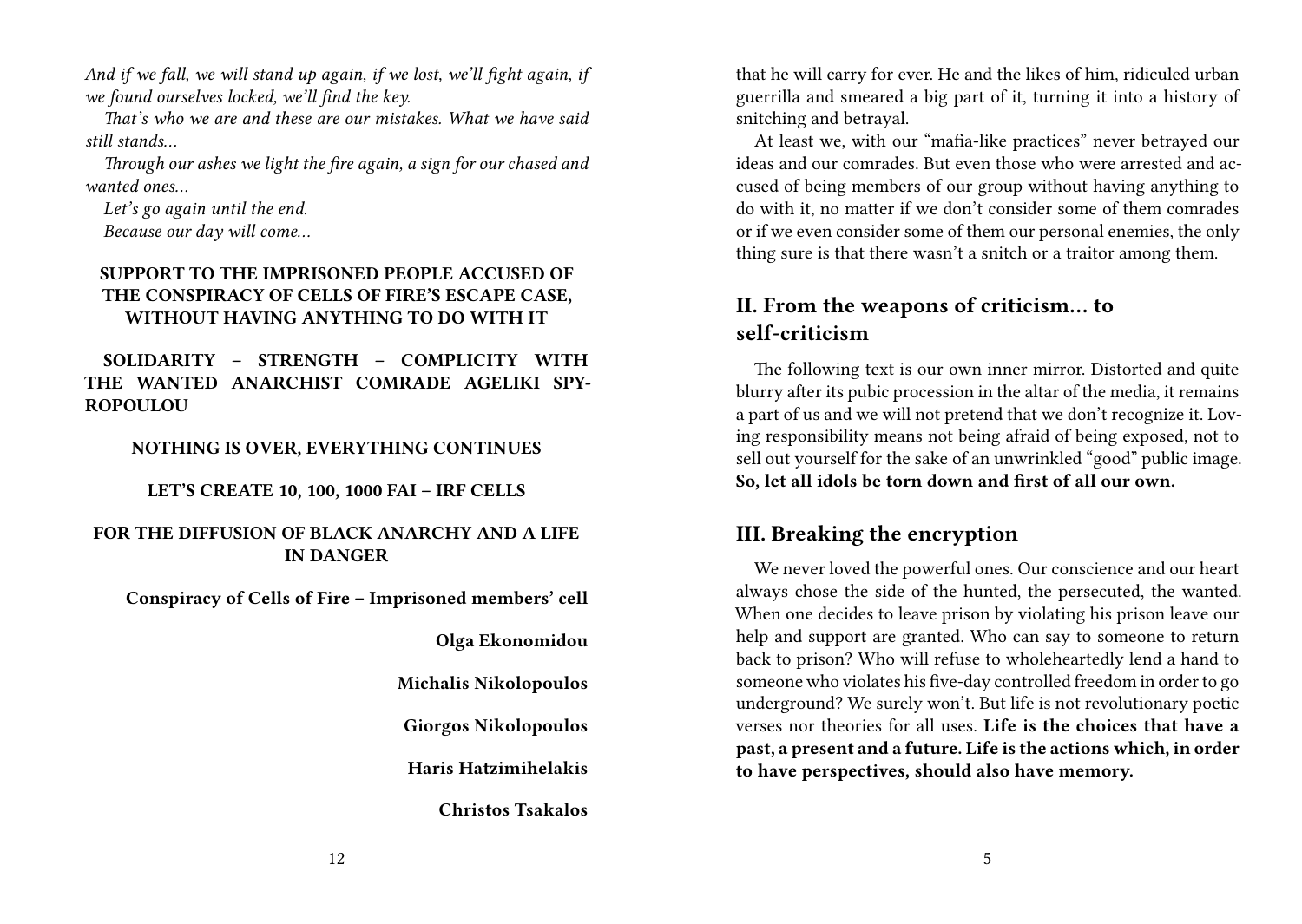Blaming others is the easiest thing to do…. "We didn't know…, We miscalculated….". But the truth is simpler: **We know, we knew and we chose to miscalculate…**

With full awareness, we remained indifferent to the book of history. The summer of 2002, the arrests of the members of 17th November, the snitching and the witnessed testimonies (with the exception of those who honored their organization) are one of the darkest spot in the history of urban guerrilla in Greece. They are the black pages that are memorable for all of us. Besides, even if we invoked selective "amnesia" it would still be against us.

So there was a history of imprisoned individuals with many lifelong sentences because some other people "talked" to the police. Until today, there are loose ends, things that haven't been told in the way and with the intensity they should have. But speaking about ourselves, the heaviest thing is that with our choice we brought back from the dead the most appalling part of this history that was in lethargy for year.

One could ask himself: "Doesn't one has the right to rewrite the book of his own history?" Unfortunately, history gave as the answer to that, in the worst manner.

**There are things that cannot be unwritten and snitching is one of them.** But even if one wants to rewrite the book of his life, he must cleanse himself by making public self-criticism and apologize in a bold and humble way. **But as we said, we will only speak about us here.** We knew all these and we decided to walk past history. Were we fooled by anyone? Obviously not.. We consciously chose "revolution justifies the means" and finally the only thing sure is that **"revolution doesn't sanctify people"**<sup>6</sup> .

We remained indifferent to the loose ends of a history of snitching because we were in a rush, we wanted to continue our own history, to regain our freedom and rejoin the battle of the anarchist

### **VII. Relations with common criminals**

Inside prison we learned that there are no labels for the signalization of people. We don't appropriate nor the rhetoric of prosecutors, neither the characterizations of the case files. Every human is judged by his actions and choices. That's why we hate the dusty ideological labels that effortlessly classify people. We learned that life goes beyond the orthodox political definitions. The values of dignity, friendship, solidarity are not taught in glass ideological auditoriums but in the consistency that everybody shows in the difficulties of life. **Because there are many who speak about anarchy, but only a few who talk about the way they live it.**

## **VIII. Summary**

One could ask, "would you say all these if the escape was successful ?". To be honest, we don't know. **However, history is not written with assumptions…** We designed and organized a plan which, while operationally and logistically was impressive beyond every imagination, its internal was held with "staples" and with incredible patience to not break the abscess. The cancel and its results plunged us in the mire we ourselves nourished for a year. **We played with our contradictions and found ourselves facing them multiplied.**

We know that young comrades and friends felt embarrassed and numb towards what has been said for us by cops and journalists. That's why we oughted to publicly talk and say truths that hurt us. This is, however, the only way to create a new beginning. Via selfcriticism and the violent uprooting of the past from inside us. We now have no time for sorrow. **It is often said that a mistake is the shortest road towards a new discovery. That's why selfcriticism doesn't mean retreat.** Instead, we tighten again our fists and sharpen our knives. We remain stubborn and unrepentant.

 $6$  The expression "revolution justifies the means" is "revolution sanctifies the means" in Greek.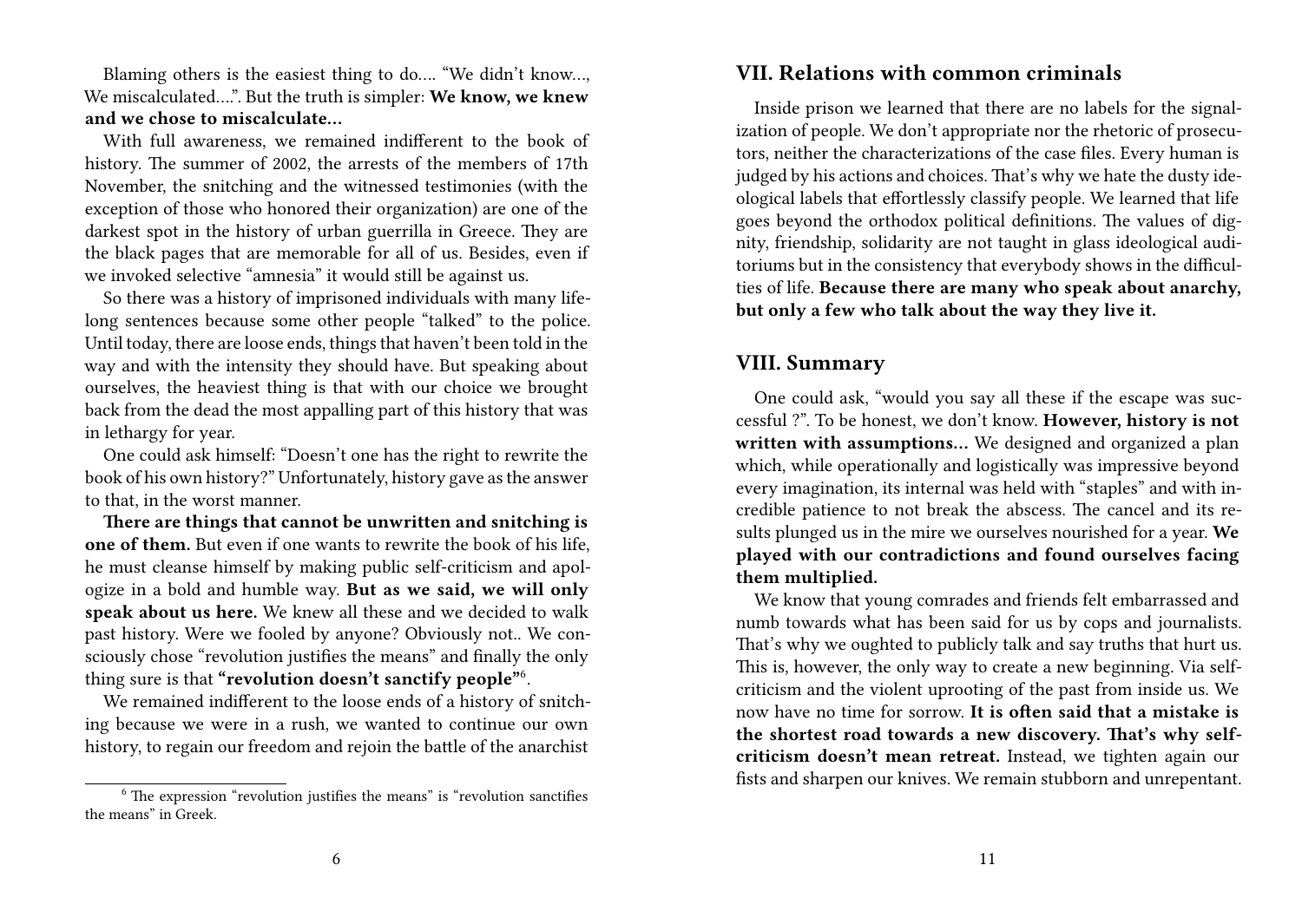lie. At the same time they want to implicate other irrelevant people and friends by adding their names to new case files.

## **V. The bomb "failures"**

A failure was our choice to "erase" history and not the fact that some bombs didn't explode. **Comrades are not judged by their operational capabilities and skills, but by the relations and friendship that unites them.** There was the failure and not on whether the detonation functioned or the clock worked. No matter if one hundred bombs explode, not matter if one thousand pistols find the target, when comradeship, respect, esteem and dignity are absent, the failure remains. The real fault occurs when comradeship meets paranoia. But, as we speak about self-criticism and not about others, the fact that we are in prison means that at some… turn of the road, we made our own operational mistake. So, the sinless (and not the idle) shall cast the first stone…

# **VI. The leading team of Conspiracy of Cells of Fire**

If we wanted to be leaders we would have chosen some other path, more safe and more secure, and not the anarchist urban guerrilla warfare. We are a community of comrades and friends, without commanders and underlings. We only command ourselves. Of course we're not the same. Each of us has his own skills, others more, others less, but different. However, we all give everything for the Conspiracy we planned and we'll never going to abandon. We have no leading members, we are **Olga, Giorgos, Michalis, Gerasimos, Christos, Haris, Panagiotis, Damianos, Giorgos, Theofilos** and we have one name… **Conspiracy of Cells of Fire**.

urban guerrilla. **But we forgot that nothing beautiful and new can be written in dirty, used pages.**

And so wear, paranoia and ugliness were spread like a plague over everything nice we wanted to built. We wanted to free ourselves and at the same time we were imprisoning comrades, friends and ourselves in a maze of tactics and unorthodox approaches. We learned that ugliness can't fight ugliness the hardest way. For a whole year and with the untiring efforts of an ant, we built everything from almost nothing. We organized a plan (away from the filthy lies that we allegedly didn't care about the lives of irrelevant citizens) that would humiliate the heart of the prison system. With a bomb weighing 150 pounds, placed into a barrel with a conical head following the patent of **EFP** (a methodology followed by the Iraqi guerrillas against U.S. buildings in order to direct the shock wave with piercing power) we would tear down the prison wall nullifying the possibility of harming irrelevant people. A plan that needed thousands of hours of preparation from our comrades outside the walls. But even if 300kg, not the 150kg we were going to use, were to just be placed into a vehicle, the shock wave would only hit the prison wall a little, without inflicting the necessary damage and the explosion would have been expanded to weaker spots, like the surrounding alleys, causing huge human losses. Besides, this is what our experience has shown us, from the attack our group carried out with a time bomb against a part of the wall of Korydallos prison in 2010. In this case, where there obviously couldn't have been a warning call in order for the buildings to be evacuated, we had to find a solution. After months of searching we decided to use the **Explosive Formed Penetration (EFP)** method. In short, let us say that in this method, one uses a concrete vessel, on which a steel conic head is placed proportioned according to the size of the vessel and the material of the target. During the explosion, the shock wave is directed only towards the targeted direction and turns the steel head into a projectile with tremendous speed that impacts directly on the target. The vessel and the head we were going to use for